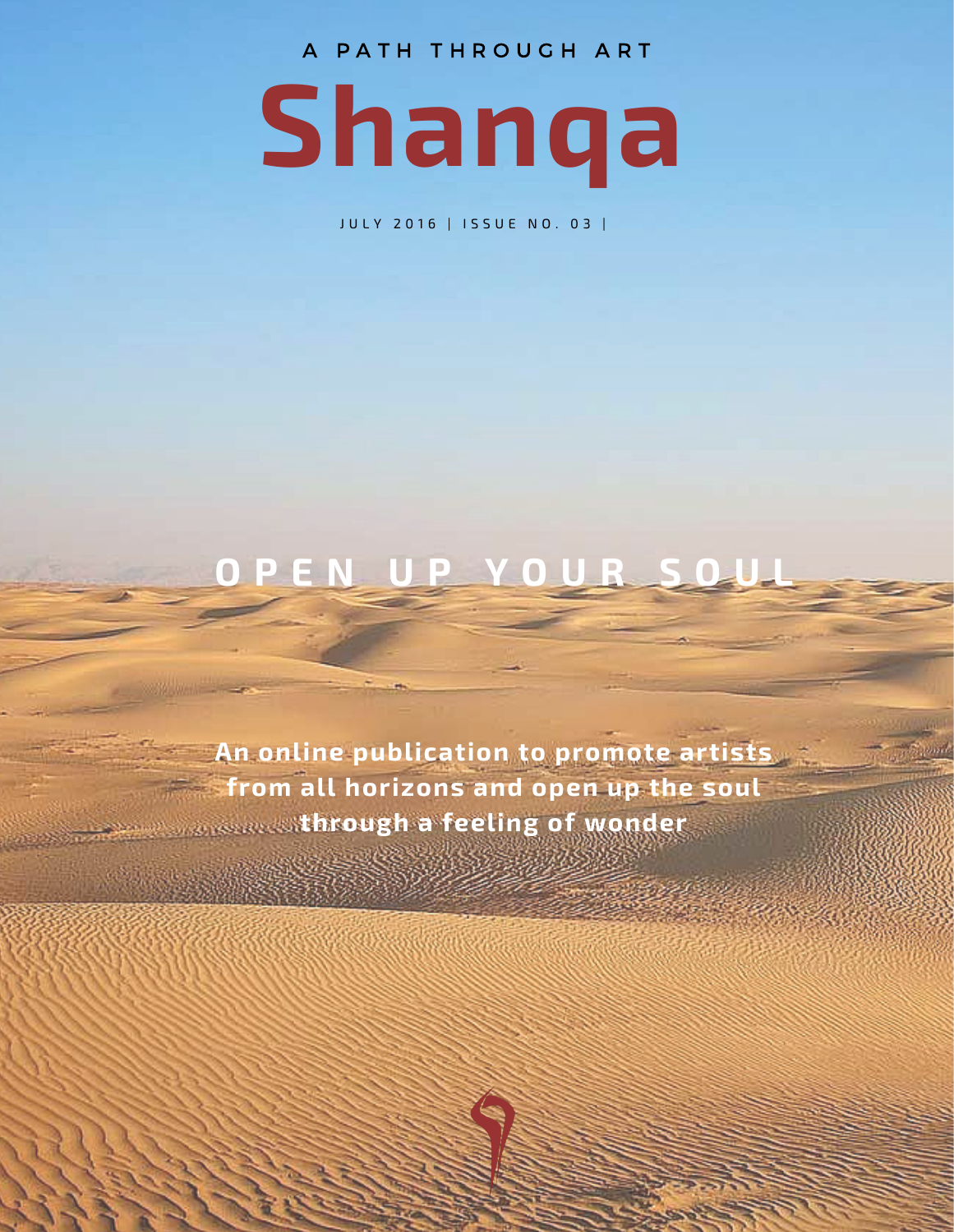

4 T H J U L Y 2016

## 03

*As within so without*

Selected Artists:

**Momo Sanno / Carolline Auclair / Jampay Dorje /**

Stéphanie Orace - Chief Editor +91 8130616228 / stephanie@shanqa.com

W W W . S H A N Q A . C O M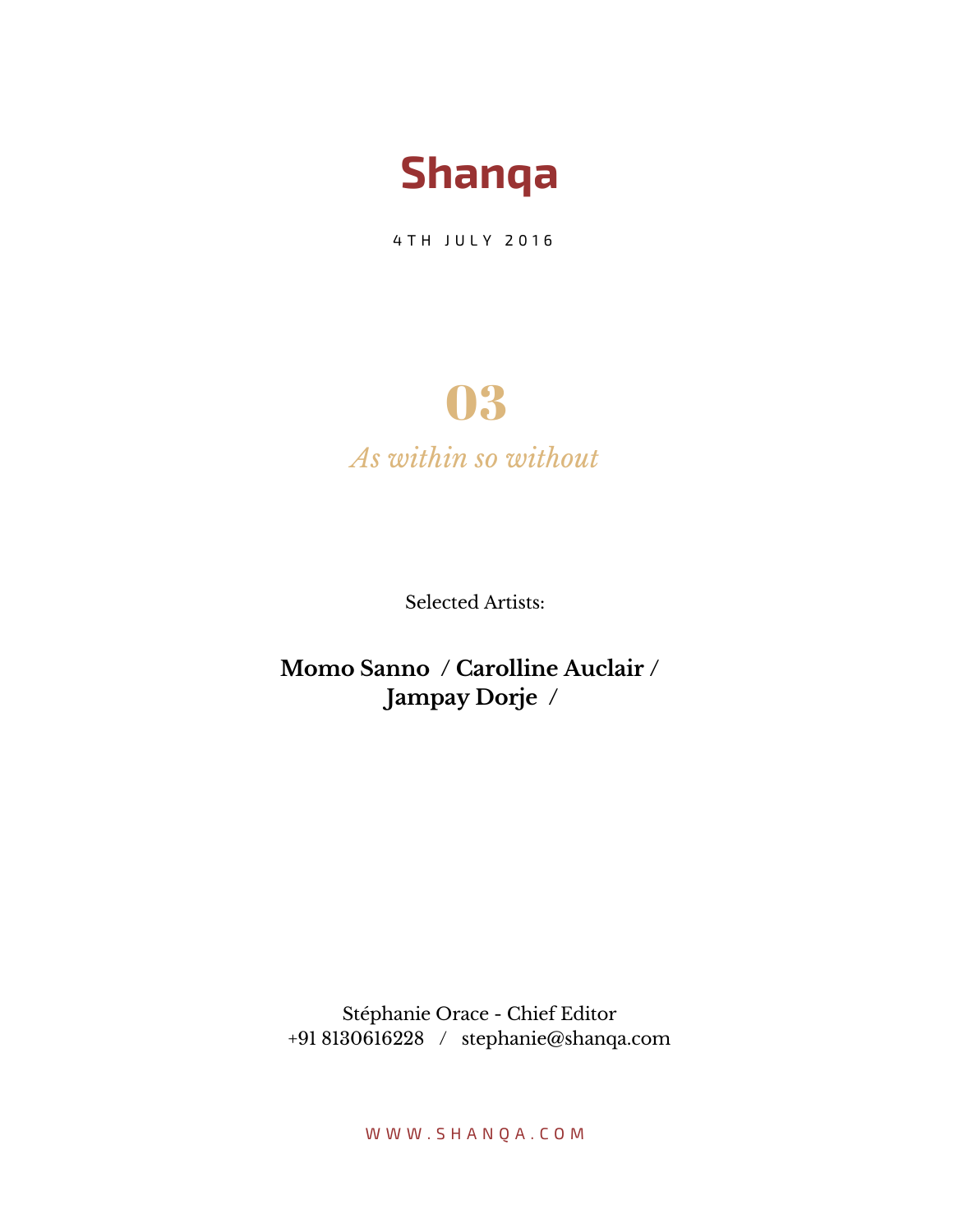### 03

*As within so without*

EDITORIAL

Have you ever noticed how what you think or feel within yourself is expressed or reflected to the outer world? On this New Moon, *Shanqa*'s third Issue gathers artworks which offer a beautiful artistic translation of Hermes Trismegistus's quote « As above so below, as within so without ». The artists powerfully give us an insight into the true nature of Life and reveal the ultimate Harmony: the outer space is but a reflection of our inner state. From the 4th of July, *Shanqa* invites you on the path back to the interconnectedness of all things.